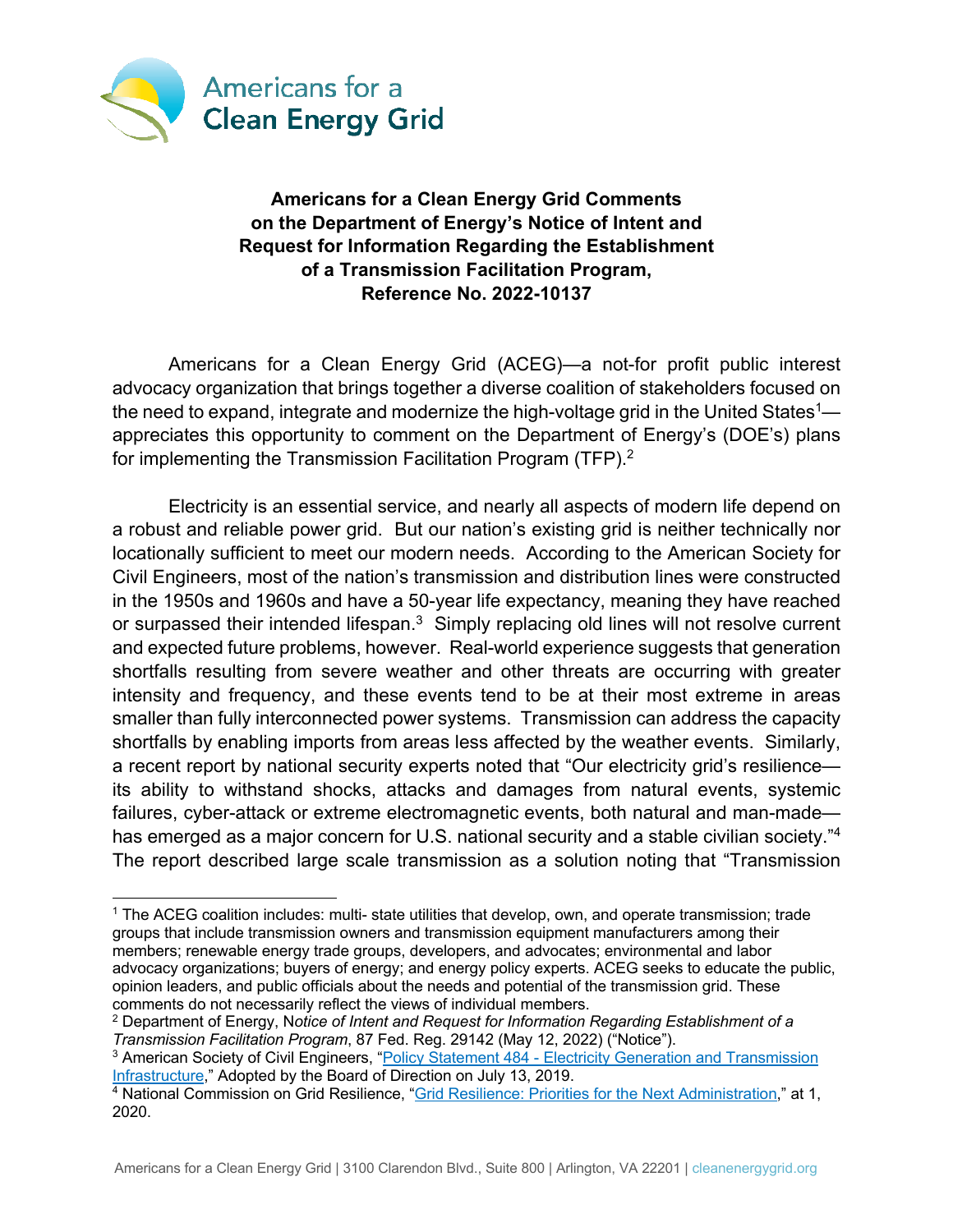

buildout is critical to resilience as it can relieve line overloading—or 'congestion' in industry jargon—on the existing system, lessening the compounding risks that come with a strained grid that could then be tested by an extreme weather event or an attack incident. Moreover, by enabling further development of renewable energy resources over wider geographic areas, well-planned transmission expansion can make targeted attacks on the grid more difficult to plan and carry out."5 Indeed, large-scale transmission buildout is vital to achieving climate policies and bringing on the lower-cost and cleaner resources that utilities, states, and consumers have been calling for. Independent estimates indicate that high voltage transmission will need to double by 2030 and triple by 2050 at a cost of \$360 billion through 2030 and \$2.2 trillion by 2050 in order to achieve a zero-carbon future by 2050.6

Because both the need for transmission expansion, and the investment needed to achieve that goal, are significant, policies and incentives that support transmission buildout—such as the Transmission Facilitation Program at issue here—have the potential to deliver huge benefits for America. Indeed, between 2012 and 2014, SPP completed \$3.4 billion in transmission expansion projects to better integrate the power system's eastern and western regions and reduce overall congestion on the SPP grid.<sup>7</sup> SPP estimates that the net present value of all quantified benefits, including production cost savings, is expected to total over \$10 billion over the next 40 years. Similarly, the MISO MVP portfolio consists of 17 transmission projects distributed across the MISO footprint. At an estimated total cost of \$5.5 billion,<sup>8</sup> the portfolio is estimated to generate \$12.1 to 52.6 billion in net benefits over the next 20 to 40 years and will enable 52.8 million MWh of wind energy to meet renewable energy goals and mandates through 2031.<sup>9</sup> In short, the benefits generated by MISO's Multi-Value Projects (MVPs) and SPP's Priority Projects exceeded the costs by 2.2 to 3.5 times.<sup>10</sup> This means a dollar spent on transmission enables access to generation that is \$3 to \$4 cheaper than would otherwise be available.

<sup>5</sup> *Ibid*., at 42.

<sup>6</sup> Larson et al, Net-Zero America: Potential Pathways, Infrastructure, and Impacts at 108, (October 29, 2021), Princeton University https://netzeroamerica.princeton.edu/the-report; *see also DOE, "DOE Launches New Initiative From President Biden's Bipartisan Infrastructure Law To Modernize National Grid," January 12, 2022.*

<sup>7</sup> SPP, "The Value of Transmission," at 5, January 2016.

<sup>8</sup> MISO, "Regionally Cost Allocated Project Reporting Analysis," January 2021.

<sup>&</sup>lt;sup>9</sup> MISO, "MTEP17 MVP Triennial Review," at 4, September 2017.

<sup>&</sup>lt;sup>10</sup> SPP, "The Value of Transmission," at 5, January 2016, and MISO, "MTEP17 MVP Triennial Review," at 4, September 2017.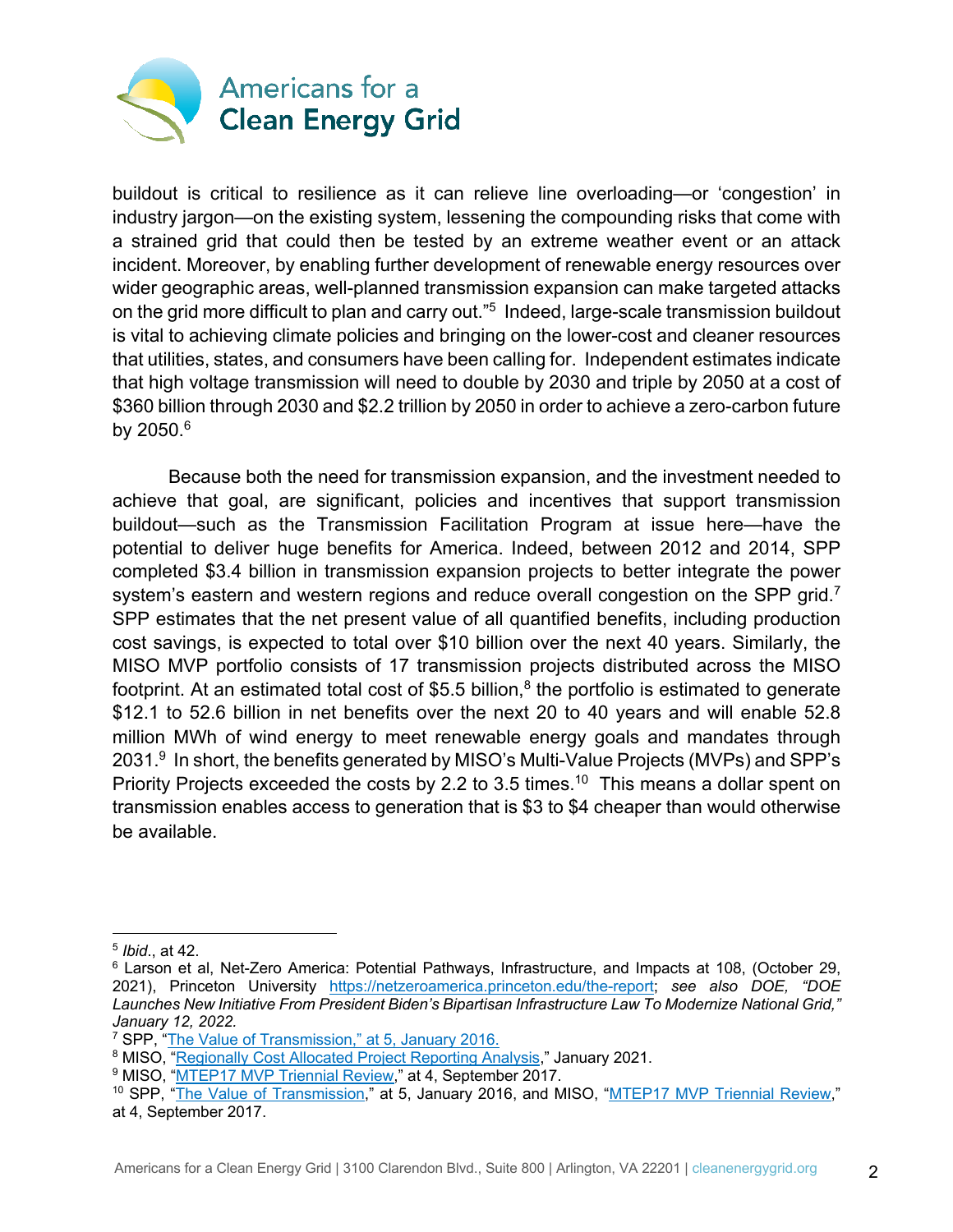

ACEG commends Congress for including the TFP in the Infrastructure and Jobs Act (IIJA)<sup>11</sup> and DOE for acting swiftly to implement the program. DOE's authorization to borrow up to \$2.5 billion in outstanding repayable balances at any one time for the purpose of carrying out the TFP will serve only a portion of the total investment needed to ensure that we have a secure, reliable, and affordable network, but every dollar is important, especially dollars that can bring projects to completion or that can reduce overall costs for ratepayers.

The IIJA authorizes the DOE to develop and implement a TFP to assist eligible entities with the construction of new, replacement, and upgraded high-capacity transmission lines through the following three financial mechanisms: capacity contracts, loans, and public-private partnerships.<sup>12</sup> In its Notice, DOE proposes to limit its initial solicitation to capacity contracts.<sup>13</sup> ACEG supports DOE's proposed limitation as generally projects seeking such contracts are moving closer to their end stages of development, and are therefore more likely to come to fruition. ACEG also generally supports the direction DOE is taking in its Notice with respect to other program specifics but offers below some general comments and responses to a few select questions raised in the Notice to assist DOE with finalizing implementation details.

### **I. General Comments**

# **a. DOE should clarify the intersection of the TFP program with other federal programs and acts.**

As the TFP is a federal program, it is important that the DOE clarify the impact of a project using TFP funds on the eligibility and applicability of other federal programs. For example, while TFP assistance helps secure the financing that some projects need to start construction, the dollars available under the program are limited. Even with TFP implementation, other financing opportunities including federal and state loans, loan guarantees, grants, and tax incentives, will continue to play an integral role in transmission construction. As such, DOE should clarify that, except for the prohibitions listed in the IIJA,<sup>14</sup> project applicants are not only allowed, but are encouraged, to access other options for funding support.

<sup>11</sup> Infrastructure Investment and Jobs Act, Public-Law 117-58, 135 Stat. 429, (November 15. 2021).

<sup>12</sup> IIJA Sec. 40106.

 $13$  Notice at 29144.

<sup>14</sup> 42 USC 18713, Sec 40106; IIJA Sec (j)(7)(B).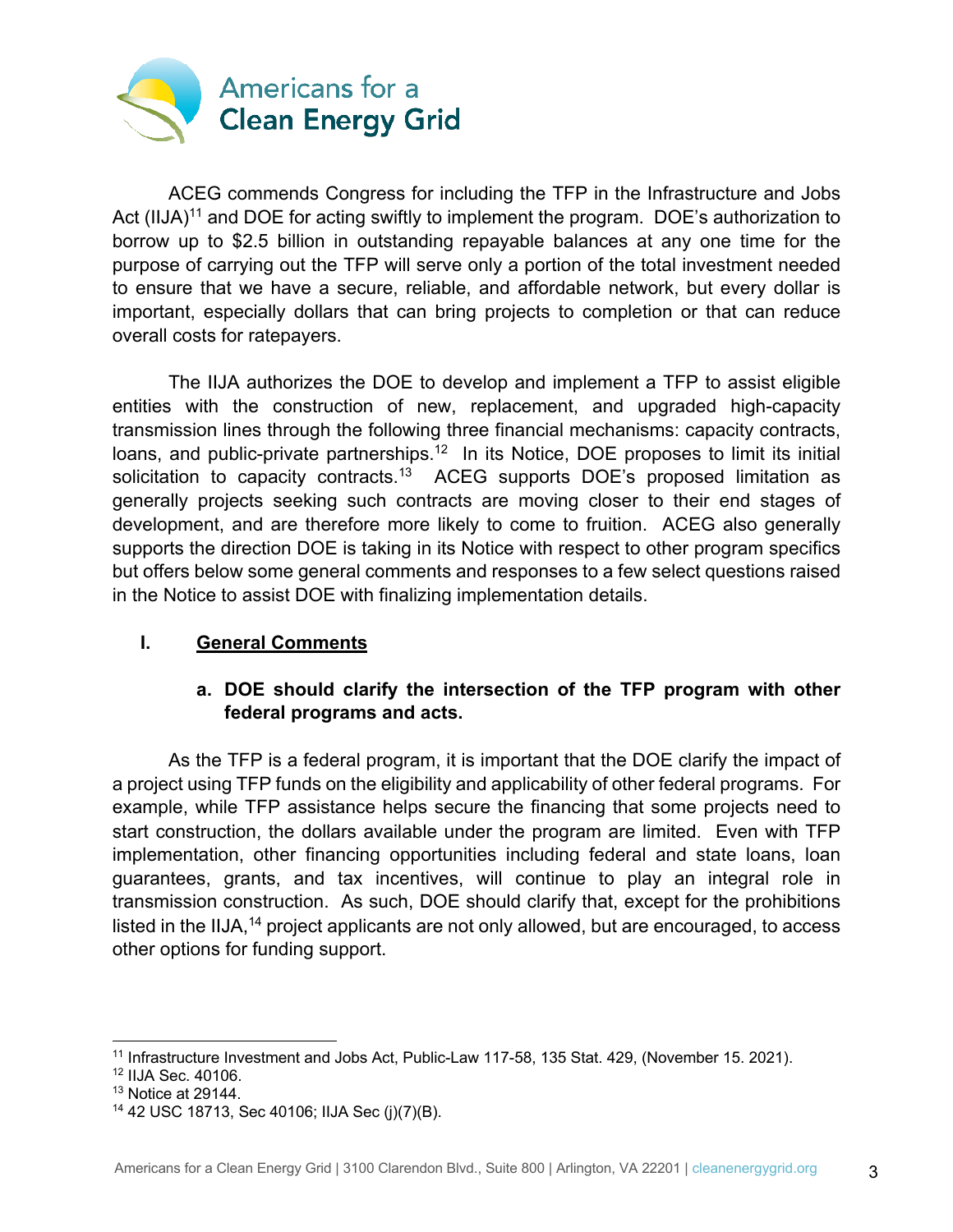

Similarly, ACEG appreciates DOE's confirmation that applications capacity contracts are not required to account for National Environmental Policy Act (NEPA) environmental impact review, because DOE's entry into a capacity contract does not independently trigger NEPA review.<sup>15</sup> When, and if, DOE determines that it will issue solicitations for the second and third prongs of the TFP program, loans and public-private partnerships, ACEG encourages DOE to provide similar guidance on the applicability of NEPA to projects that are chosen for those programs.

## **b. ACEG supports the optimization of TFP funds and transparency regarding the use of the funds.**

ACEG supports DOE's intention "to execute the TFP in a manner that optimizes the use of available funds" in order "to accelerate the deployment of transmission facilities that will best serve the national interest."<sup>16</sup> In order to do so, DOE should target projects that will provide multiple and widespread benefits (discussed in more detail further below). DOE should pay particular attention to projects that will provide regional and interregional resilience and reliability benefits.

Moreover, ACEG encourages DOE to implement transparent processes for the public—who are funding the program—to understand which projects were awarded TFP assistance and the basis for the selection. Such processes should be designed to balance transparency considerations with confidentiality and Critical Infrastructure Information concerns.

### **II. Specific Questions**

**a. Question 1: Please comment on the TFP solicitation process proposed in this NOI. What are the potential positive and negative impacts of limiting the initial solicitation to capacity contracts for projects that can be completed by December 31, 2027? Rather than conducting separate solicitation processes, should DOE request applications under a single solicitation that remains open for a rolling review and determination process? What are the merits and demerits of using one approach or another to achieve TFP's objectives?**

As discussed above, ACEG supports DOE's decision to tier the TFP program and limit the initial solicitation to capacity contracts for eligible projects that will commence

<sup>15</sup> Notice at 29143.

<sup>16</sup> Notice at 29143 & 46.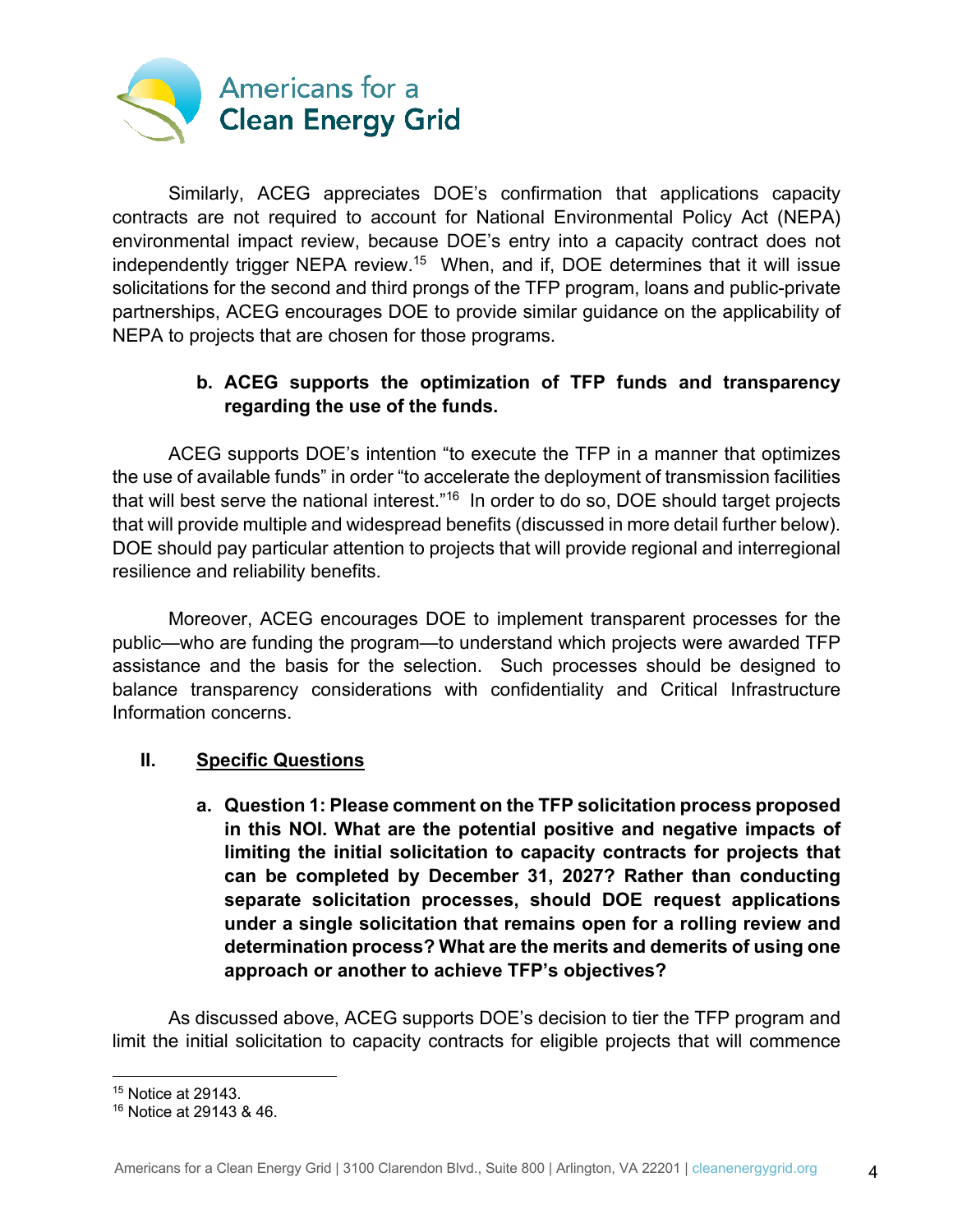

commercial operation no later than December 31, 2027. 17 ACEG further supports DOE's proposal to establish a distinct solicitation window, though, encourages DOE to establish at the outset of the program the timelines for the next several solicitation windows. For example, DOE could establish a biannual solicitation for projects that will go online within 5 years of solicitation window closing date. Unlike a rolling application process, distinct solicitation windows will provide DOE with an opportunity to compare projects within a select time frame and will provide potential project applicants with both flexibility and notice and opportunity to plan for future submissions.

Though DOE has committed to first offering capacity contracts, ACEG encourages DOE to continue to investigate whether there are also concrete use cases for the loan and public-private partnership programs. And if so, DOE should timely issue implementation plans for these other forms of TFP assistance.

> **b. Question 2: When considering the merits of TFP applications, how should DOE consider the impact a proposed project has on reliability and resilience, reducing greenhouse gas emissions, generating host community benefits, encouraging strong labor standards the growth of union jobs and expanding career-track workforce development in various regions of the country, improving energy equity and achieving environmental justice goals, maximizing the use of products and materials made in the United States, and maintaining or improving energy security? How should DOE evaluate eligible projects that include benefits that may vary across the set of preferred impacts? To what extent should DOE consider additionality of outcome on these dimensions? What information should DOE seek from applicants to inform such considerations? What metrics and methods are available for conducting such evaluations?**

ACEG encourages DOE to consider the benefits of proposed projects broadly, including, but not limited to the impact of the project on:

- reliability and resiliency;
- increasing resource adequacy which may be derived from relieving capacity constraints and connecting resource areas that diversify the regional portfolio or that would otherwise be stranded;

<sup>&</sup>lt;sup>17</sup> In assessing TFP applications for projects that will be constructed in organized market regions that do not use a contract-path methodology, ACEG encourages DOE to consider whether it should implement an option to enter into a non-traditional transmission capacity instrument that can serve as a proxy for capacity contracts, such as Capacity Interconnection Rights or long-term congestion revenue rights.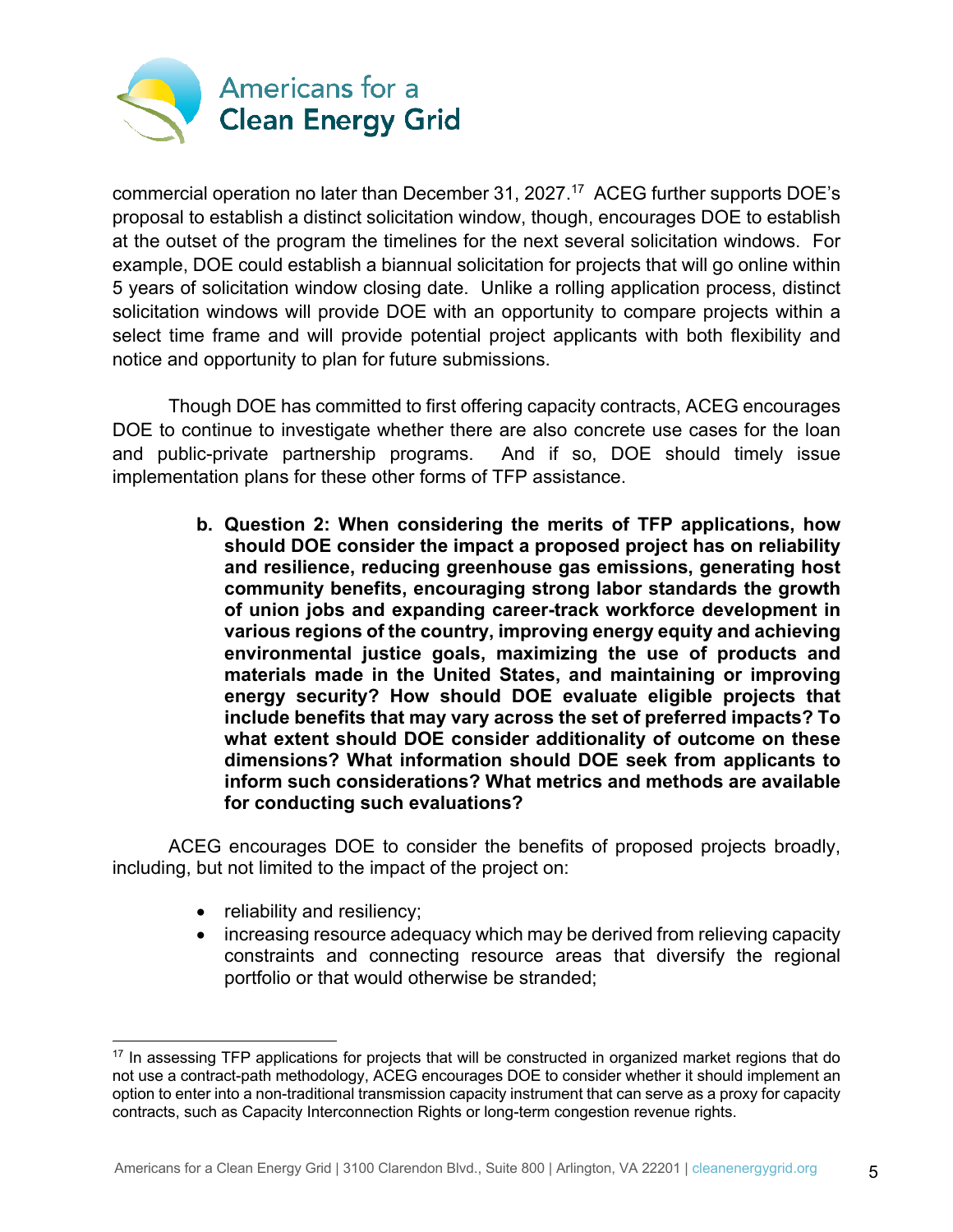

- economic development, especially in rural areas and frontline communities, including, *e.g.* domestic manufacturing impacts, land lease and community revenues, and employment impacts on both a limited (e.g. planning, engineering, and construction) and long-term (operation and maintenance) basis;
- well-paying jobs;
- emissions reductions; and
- production cost savings.

Additionally, ACEG supports DOE's intent to use the TFP "to support strong and equitable economic growth," including by "supporting job growth through investments in domestic manufacturing."18 Indeed, such support is one of the major benefits of transmission development. A recent analysis by the Brattle Group indicates that domestic content accounts for 82 percent of the total value of transmission investment, with 61 percent of materials sourced domestically.19 Brattle estimated that 65 percent of transmission wires and towers are sourced domestically, while 35 percent of transformers and circuit breakers are domestic.

As the need for, and benefits of, transmission projects may differ by their geographic location, it is unlikely that DOE will be able to conduct an apples-to-apples comparison of projected benefits of lines that are proposed in different locations. Instead of mandating the slate of specific benefits that a project must meet to qualify for TFP funds, DOE should establish a list of preferred public benefits and place the burden on the project proponent to clarify which public benefits—both direct and indirect—are expected to be derived from the project.

The project proponent should be required to provide evidence backing their claims, including a quantification of benefits and an explanation of the model, assumptions, and inputs used to calculate benefits. For example, resilience benefits can be measured by determining the load and net load diversity between the two ends of a line. And resource adequacy benefit can be estimated by determining the total generation capacity value that can be delivered through the line, compared to the region's capacity needs. While applicants should be required to provide complete applications, DOE's decision timelines should provide opportunity for DOE to seek clarification if needed.

> **c. Question 3. To what extent should maximizing the benefit from federal expenditures be a factor considered when comparing eligible projects? How should the ''benefit'' be interpreted and measured, either in financial terms, in terms of system benefits, or in terms of policy outcomes as outlined in Question 2? Please provide**

<sup>18</sup> Notice at 29142 & n.3.

<sup>19</sup> Pfeifenberger and Hou, "Employment and Economic Benefits of Transmission Infrastructure Investment in the U.S. and Canada," at 20, May 2011.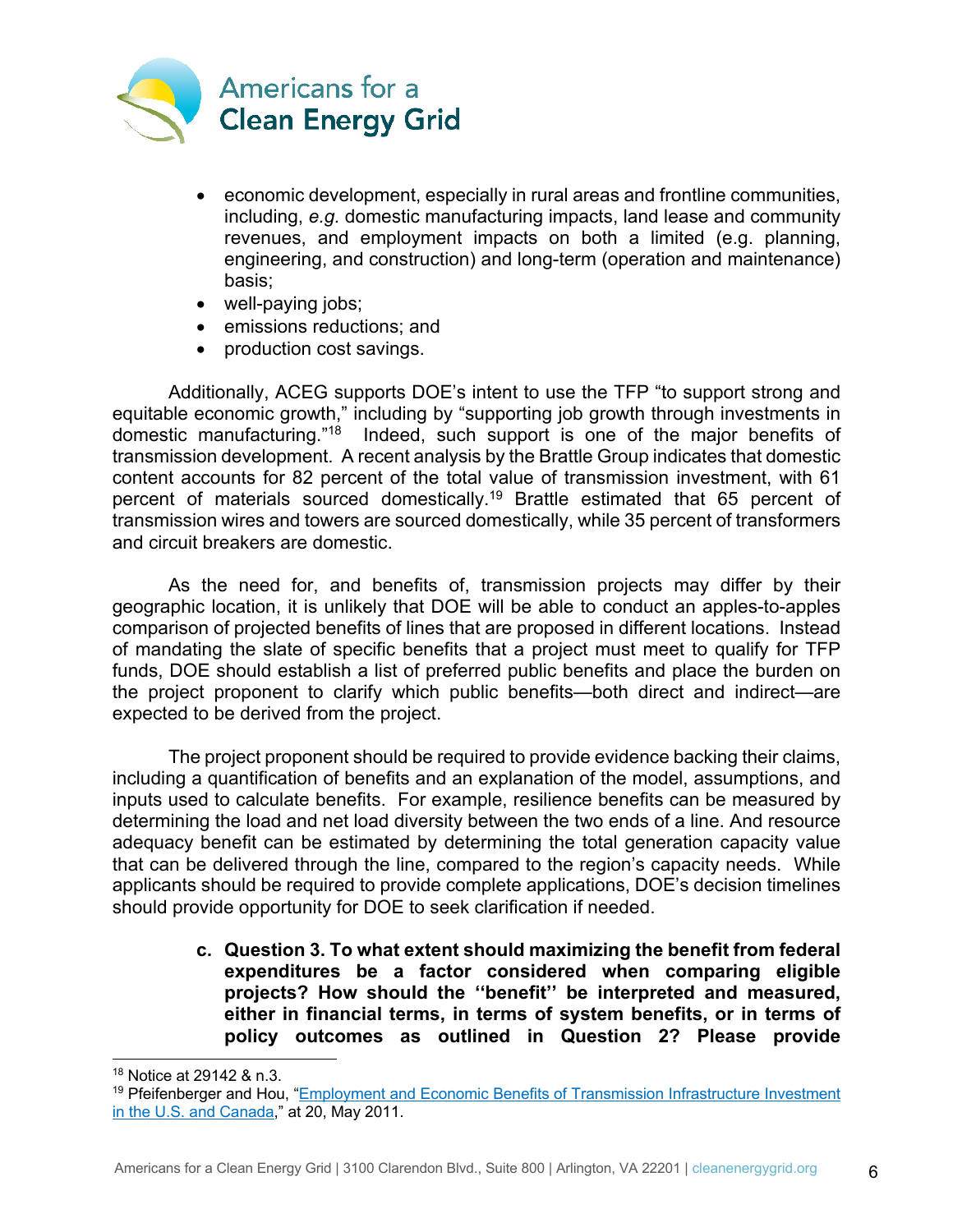

#### **recommendations for a methodology for making such comparisons of benefit.**

While ACEG supports the maximization of benefits, the perfect should not be the enemy of the good. It is more important that DOE support as many well-planned, needed, and beneficial transmission projects as possible under the funding limits, than it is to limit funding disbursement in anticipation of a potentially more beneficial project. DOE should consider any lines to be a good candidate for the TFP program if they have demonstrated an expectation of benefits and need a little extra support to become viable and move forward.

In order to continue to refine how federal expenditures can be used to maximize the benefits of transmission, DOE should consider establishing a metric to compare the cost of the DOE investment to benefits achieved by the lines that are selected to be supported by the TFP program and are energized. Such metric could include using the capacity of new transmission deployed via the TFP program to calculate the regional/interregional value of each increment of transmission (e.g., achieved "system" benefits from decarbonization and resilience to extreme weather events).

> **d. Question 5. Are there methods and approaches to implementing TFP that amplify and leverage the funding available through TFP, and accelerate the greatest quantity of new transmission development that will best serve the national interest, including by cost-effectively increasing resilience and reducing greenhouse gas emissions, while promoting economic growth and energy justice?**

In order to amplify and leverage the available funding, DOE should, to the best of its ability, concentrate on offering TFP assistance to projects that need additional security to move forward and that: (1) need only a small amount of funding to be built, (2) can redeploy funding received through the TFP in order to support construction of another transmission projects, (3) can provide evidence that there is economic potential for DOE to quickly recoup its investment (e.g. the line is connecting to a resource rich area), or (4) that facilitate the interconnection of other major projects.

> **e. Question 9. Should DOE establish a standard format and methodology for each applicant to present economic data, projections, analysis, and other information in support of an application for TFP support? If so, please address the components that should be included as part of a standard format and methodology and what information should be required. Or alternatively, please identify methods or processes that are employed in other federal or non-federal programs, such as the DOE Loan Guarantee Program, that could be adopted by the TFP as standard methods for assessing applications.**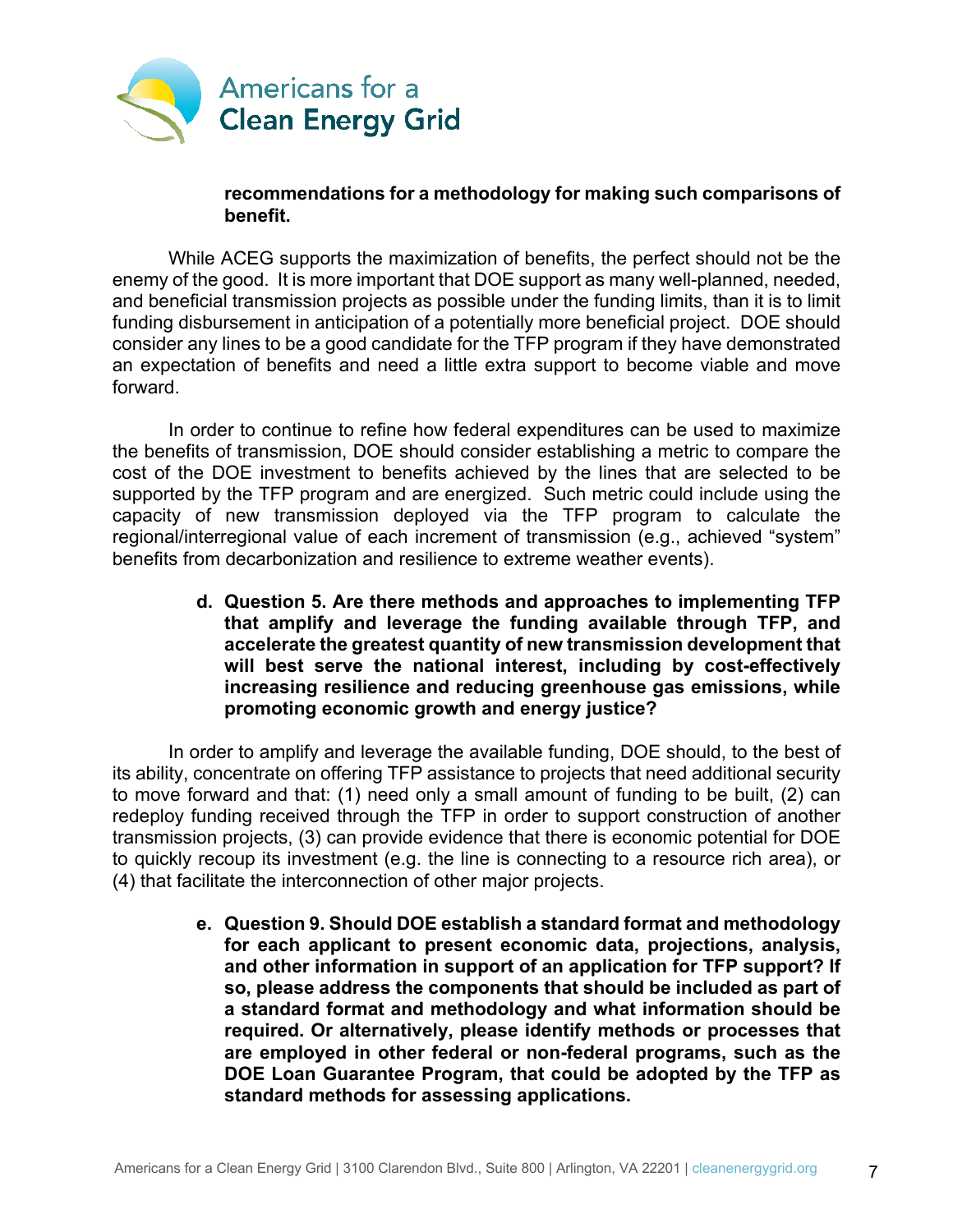

While ACEG encourages DOE to establish clear and transparent application and reporting guidelines, a standardized format and methodology for doing so is likely unnecessary. Moreover, the application and reporting guidelines that DOE does establish should be reasonable and not overly burdensome. If they are too onerous, it could create a regulatory barrier to project submissions and the money will sit unused despite the demonstrated need for support for transmission expansion.

> **f. Question 10. The IIJA calls upon DOE to consult with, and consider the views of, specific organizations in its considerations of capacity contracts. Before DOE can enter into a capacity contract, the statute requires DOE to consult with the relevant transmission planning region regarding the region's identification of needs, and DOE is instructed to avoid duplication or conflict with a region's needs determination when selecting projects. What information should DOE seek from an applicant, transmission owner or operator, or from a regional transmission organization or regional reliability organization to satisfy the consultation requirement in the statute? What are the appropriate points in the process when such consultation should occur?**

ACEG encourages DOE to require that TFP submissions: (1) identify the planning region(s) in which eligible project will be located, and (2) provide evidence demonstrating an involvement in, or reasonable attempts to be involved in, the regional planning processes. The DOE consultation with the planning region should begin soon after the initial vetting of applications and, depending on the extent of the planning region's processes, could be used to help verify the applicants' planning assumptions, including assumptions related to expected regional load requirements, existing resource and transmission capacity constraints, and expected resource availability. These verifications may be especially useful in circumstances where an applicant is seeking TFP assistance to "right-size" lines, e.g. increase capacity on an existing or planned line to meet expected future needs. To the extent the regional resource planner is privy to relevant information, DOE could also use this consultation process to vet the project applicants' economic assumptions.

If a line underwent regional planning, DOE should confirm that the line was either selected for the regional plan or that the regional planner has not identified an alternative transmission solution that would be more cost-effective in solving the need that the applicant proposed to address. To the extent a line did not undergo regional planning, DOE should use best available evidence to verify that consistent with a region's needs, including state requirements for the electric resource mix established by statute or administratively, there is not an alternative transmission solution that would be more costeffective.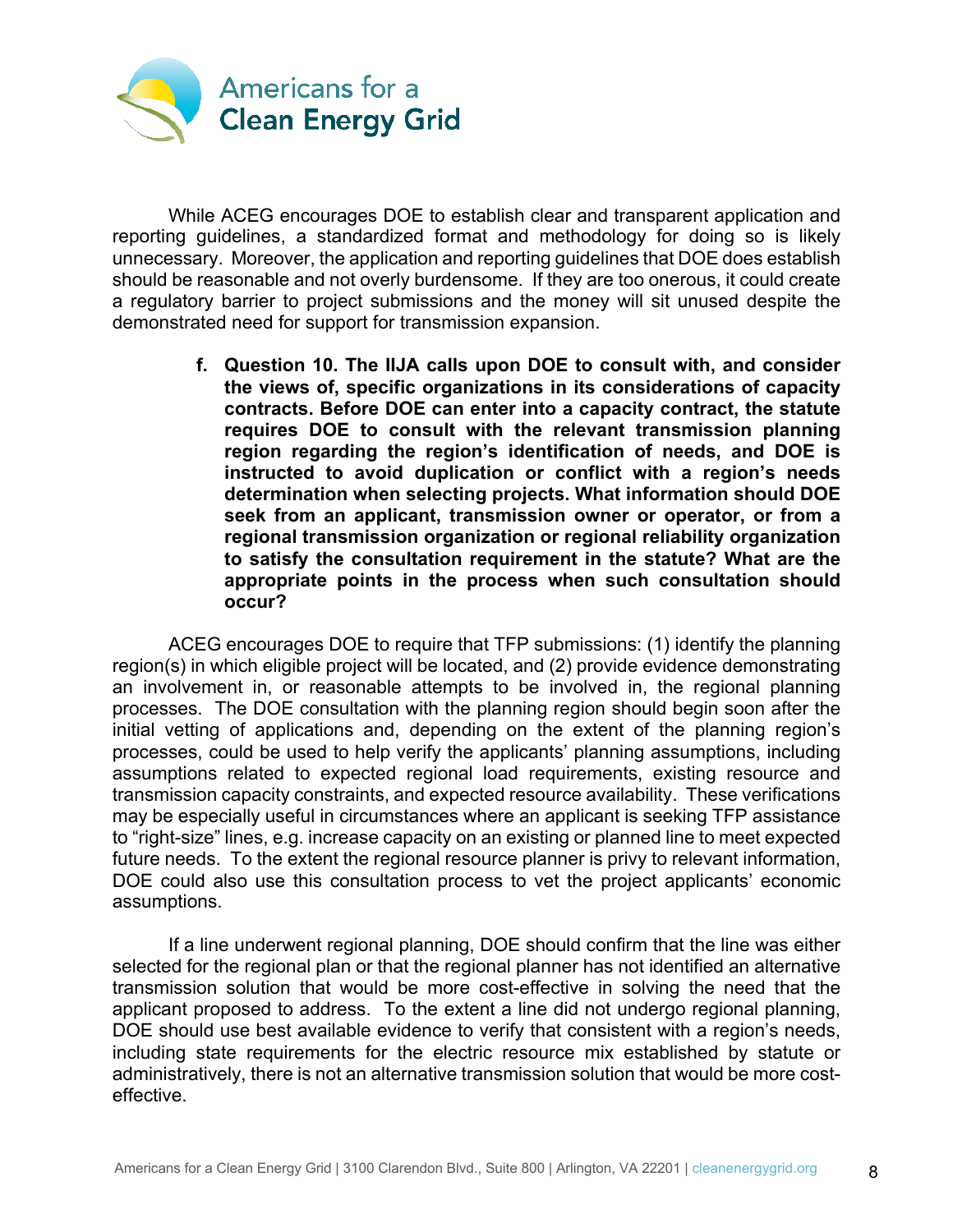

#### **g. Question 11. Please identify any regulatory or business barriers that might impede the implementation of the TFP. Please propose solutions to eliminate or mitigate any identified barriers.**

One potential regulatory barrier concerns DOE's management of the capacity it procures through the TFP program. ACEG encourages DOE to treat the capacity that it owns through the TFP program as if it were FERC-jurisdictional, including by subjecting that capacity to Open Access Transmission Tariff (OATT) standards. By so doing, DOE will avail itself of long-established transparent policies and procedures, and all parties, including transmission developers and transmission customers will be aware of the rules of the road.

> **h. Question 12. Recognizing that transmission projects are located based on the availability of generation, and ultimately customers to buy that generation, and have limited long term direct employment impacts: What equity, energy and environmental justice concerns or priorities are most relevant for the TFP? How can these concerns or priorities be addressed in TFP implementation?**

Equity and environmental and energy justice considerations will play a role in the buildout of our modernized grid. The most notable impact of these considerations is with respect to project siting and public participation and engagement during the project planning process. But these considerations also play a role in assessing the benefits of projects.

For example, a recent study of significant transmission expansion in the Eastern half of the country found, "investing in transmission and renewable energy can improve public health by greatly reducing or eliminating a range of harmful air pollutants over the next decade. These localized air pollutants increase the risk of illness or death from a range of health problems and have even been linked to increased risk of death from COVID-19. By delivering clean energy to densely populated areas to replace polluting sources of energy, transmission plays a particularly important role in displacing harmful emissions. Many of the most polluting power plants are located in economically disadvantaged communities."20 Transmission combined with renewable energy enables near-elimination of harmful air pollutants, including sulfur dioxide, nitrogen oxides, and particulate matter which cause asthma and other public health problems.<sup>21</sup>

Moreover, according to DOE's own Low-Income Energy Affordability Data (LEAD) Tool the energy burden, or percentage of gross household income spent on energy costs

<sup>&</sup>lt;sup>20</sup> Clack, Goggin, Choukulkar, Cote, and McKee, "Consumer, Employment, and Environmental Benefits of Electricity Transmission Expansion in the Eastern U.S.," at 17, October 2020. <sup>21</sup> *Ibid*.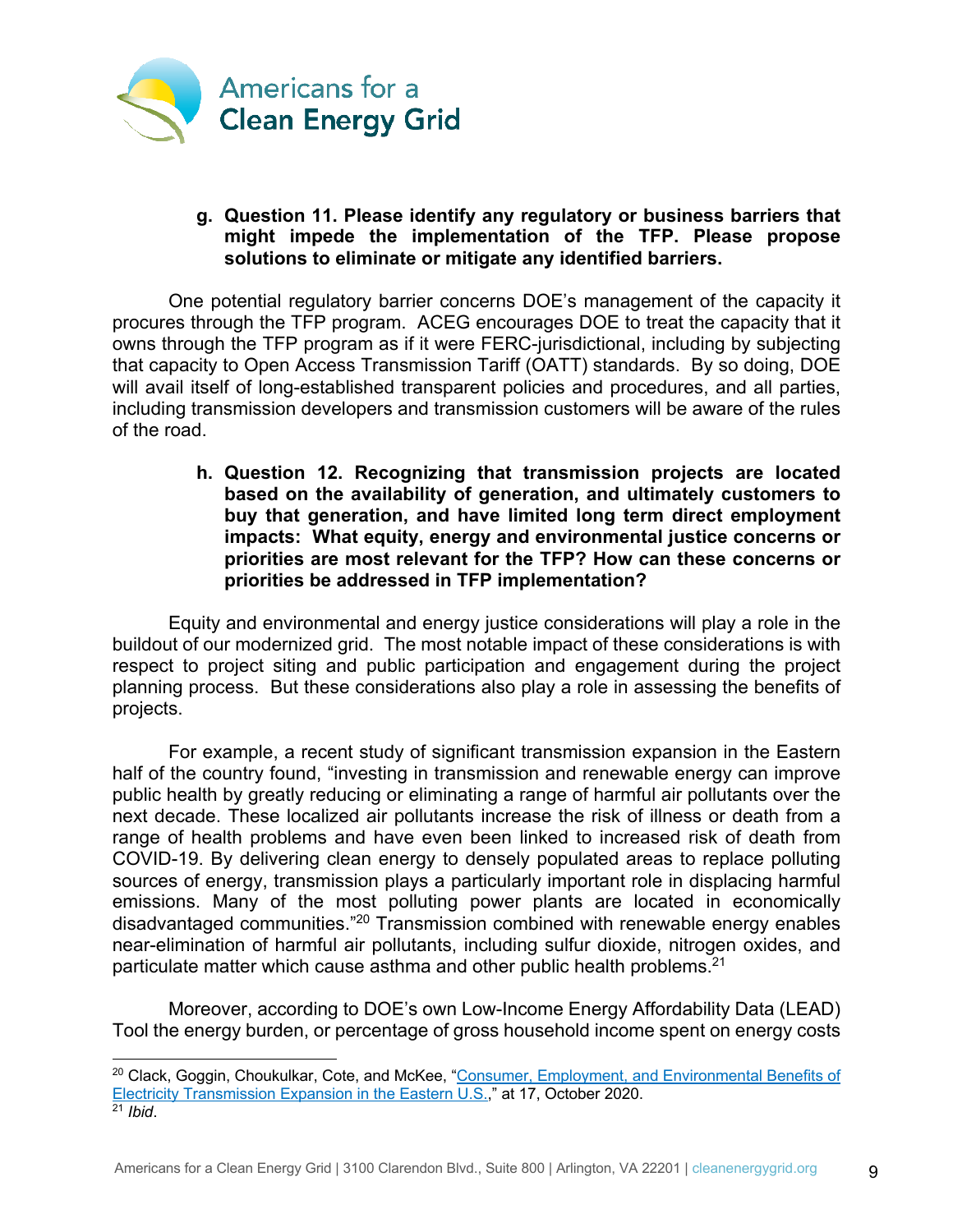

"for low-income households is 8.6%, three times higher than for non-low-income households . . . depending on location and income, energy burden can be as high as 30%."22 While there is no single solution to resolve energy burden concerns, transmission is one potential tool for reducing overall energy costs. Indeed, a recent study found that targe-scale transmission combined with a large-scale buildout of renewable energy can cut consumer electric bills by over \$100 billion cumulatively and decreases the average electric bill rate by more than one-third, from over 9 cents per kilowatt-hour (kWh) today to around 6 cents per kWh by 2050, saving a typical household more than \$300 per year.<sup>23</sup>

While it is undeniable that these issues are critical, ACEG encourages DOE to clarify that it will *consider* these issues, but that eligible projects will not be mandated to achieve particular equity, or energy and environmental justice outcomes. The industry has not yet adopted clear and measurable quantification methodologies. As such, discussions around equity considerations may be qualitative. Moreover, certain benefits such as emissions reductions, may serve multiple purposes including as a proxy for decarbonization and justice considerations. By considering equity, environmental and energy justice impacts, DOE can ensure that the issues are respected while avoiding the potential to inadvertently reject projects based on vague standards when those projects can provide a wealth of benefits.

 $^{22}$  Department of Energy, Office of Energy Efficiency & Renewable Energy, Low-Income Community Energy Solutions, last accessed June 12, 2022.

<sup>&</sup>lt;sup>23</sup> Clack, Goggin, Choukulkar, Cote, and McKee, "Consumer, Employment, and Environmental Benefits of Electricity Transmission Expansion in the Eastern U.S.," at 4, October 2020.